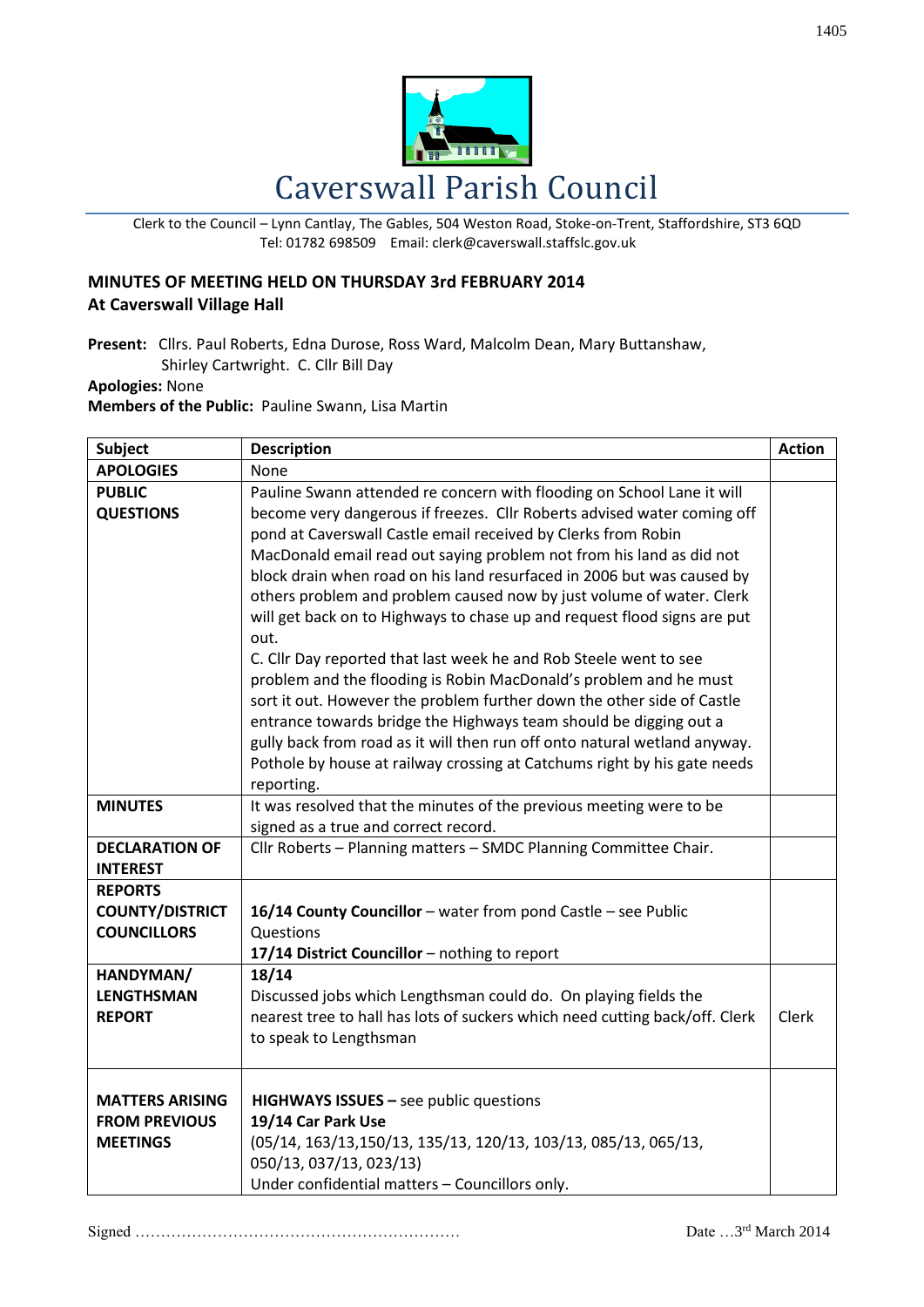| <b>Subject</b>                                                                 | <b>Description</b>                                                                                                                                                                                                                                                                                                                                                                                                                                                                                                                                                                                                                                                                                                                                                                                                                                                                                               | <b>Action</b>           |
|--------------------------------------------------------------------------------|------------------------------------------------------------------------------------------------------------------------------------------------------------------------------------------------------------------------------------------------------------------------------------------------------------------------------------------------------------------------------------------------------------------------------------------------------------------------------------------------------------------------------------------------------------------------------------------------------------------------------------------------------------------------------------------------------------------------------------------------------------------------------------------------------------------------------------------------------------------------------------------------------------------|-------------------------|
| <b>MATTERS ARISING</b><br><b>FROM PREVIOUS</b><br><b>MEETINGS</b><br>continued | 20/14 Access to Village Hall<br>(06/14)<br>Under confidential matters - Councillors only.<br>21/14 St Peters School - Extra Land<br>(07/14, 164/13, 152/13, 137/13, 125/13, 107/13, 096/13)<br>Cllr Ward had emailed Chris Burton, the Head, and when weather<br>brightens up Chris will take photos and do a sketch to show what they<br>are proposing.<br>22/14 Playing Fields<br>(08/14, 165/13, 153/13, 138/13, 126/13, 084/13, 064/13, 049/13,<br>036/13, 025/13, 010/13, 093/12)<br>On going. - Under Confidential matters - Councillors only.<br>23/14 Footpaths                                                                                                                                                                                                                                                                                                                                          | Head<br>at St<br>Peters |
|                                                                                | No report<br>24/14 Dog signs<br>(10/14) Cllr Roberts has put some up through village. Contact Vicky Ellis<br>at SMDC to get more.<br>25/14 Flower Boxes<br>(11/14)<br>Clerk received email from Dave Simcock re plants and compost should be<br>here in next few days with approx cost. Go ahead given for Clerk to                                                                                                                                                                                                                                                                                                                                                                                                                                                                                                                                                                                              | Clerk<br>Clerk          |
|                                                                                | confirm order and to ask that they are kept in Mr Simcock green house<br>for a few weeks until hopefully weather improves.<br>26/14 Millennium Garden<br>Email sent to D. Cllr Mark Deaville asking what help he is willing to<br>provide, no response as yet received. Cllr Durose advised there are 2 big<br>mounds of cutting (thorny) which need removing now and suggested<br>asking D. Cllr Deaville what support he would be able to provide.<br>A letter had been received from Caverswall/Cookshill WI saying that as<br>part of the 100 <sup>th</sup> anniversary of the First World War they are planning to<br>hold scarecrow competition in August and asked permission for<br>Scarecrows to be displayed in the Millennium Garden if the need arises.<br>All Cllrs were in agreement that this request should be granted, Clerk to<br>send letter to WI confirming they can use Millennium Garden. | Clerk                   |
|                                                                                | 27/14 Defibrillator<br>Cllr Ward had done some research and it can be put into phone box or if<br>not happy he had spoken to the Landlord of the Red House and he said it<br>could go onto the wall at the back of pub. Cost would be approx<br>£2500.00 this could be raised by fundraising and Red House prepared to I<br>help with this. He also suggested contacting the British Heart<br>Foundation for funding support. Cost covers defibrillator machine and<br>the necessary training. North Staffs Heart Committee could also be<br>contacted to see if any support/financial help is available. To be<br>discussed further at next meeting when more information is available.                                                                                                                                                                                                                         | <b>RW</b>               |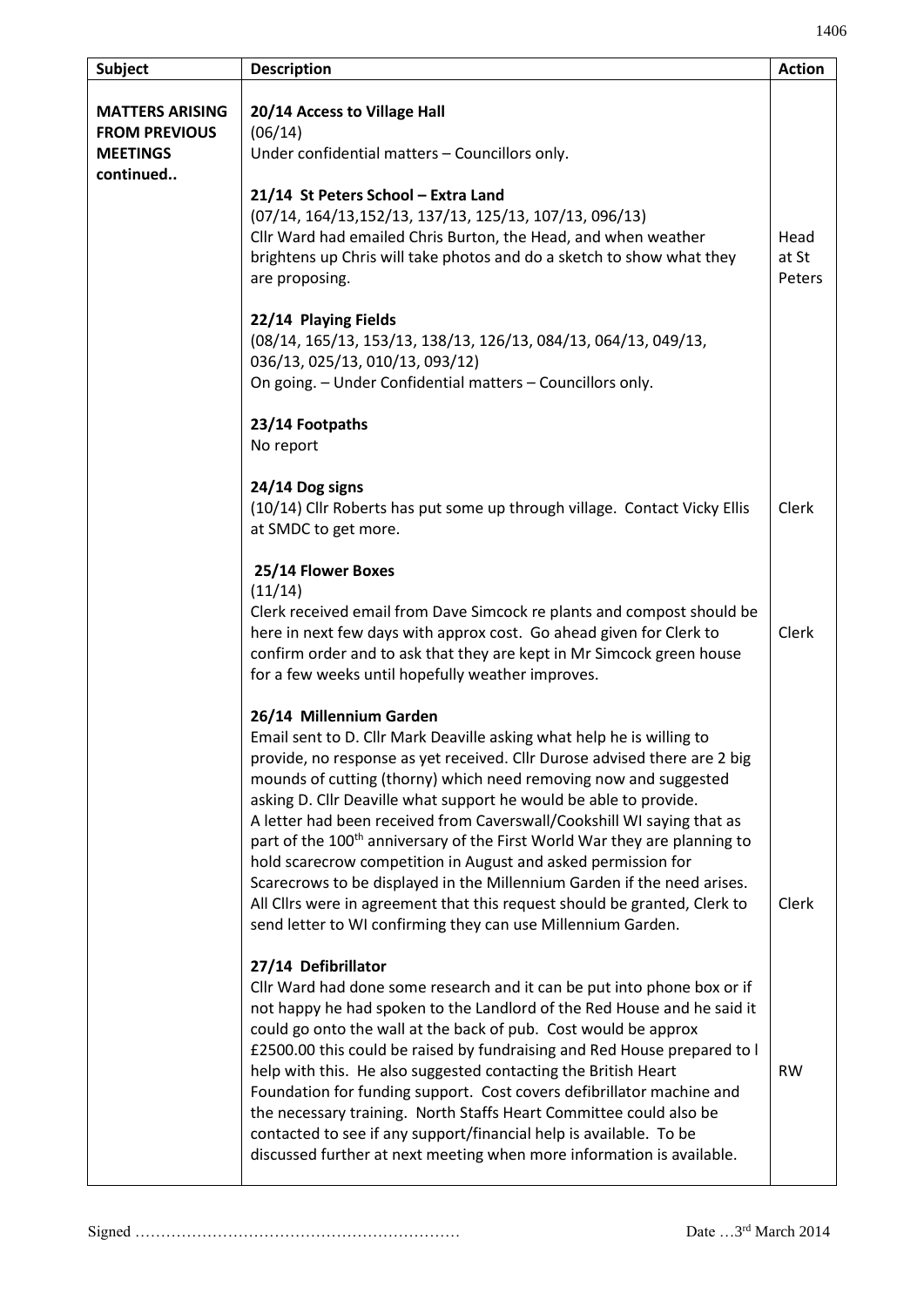| Subject                                      | <b>Description</b>                                                                                                                                                                                                                                                                                                                                                                                                                                                                                                                                                                                                                                                                                                                                                                                                                                                                                                                                                                                                                                                                                                                               | <b>Action</b> |
|----------------------------------------------|--------------------------------------------------------------------------------------------------------------------------------------------------------------------------------------------------------------------------------------------------------------------------------------------------------------------------------------------------------------------------------------------------------------------------------------------------------------------------------------------------------------------------------------------------------------------------------------------------------------------------------------------------------------------------------------------------------------------------------------------------------------------------------------------------------------------------------------------------------------------------------------------------------------------------------------------------------------------------------------------------------------------------------------------------------------------------------------------------------------------------------------------------|---------------|
|                                              | 28/14 Post box in the Square<br>Clerk had spoken to Royal Mail and was told we can do it but to speak to<br>our local sorting depot (Normacot) and to just advise them we are going<br>to paint it. However they did say that if not done within last 3 years they<br>can raise a job sheet to do it as they should be repainted every 3 years.<br>To our knowledge it has not been painted since the Millennium,<br>therefore Clerk to speak to Royal Mail again to ask that they paint it.<br>29/14 Football Clubs<br>Cllr Roberts had heard that the Senior team had folded and were<br>supposed to be attending.<br>Representatives of Junior football side will be attending the next meeting<br>to advise the Parish Council on their current situation.<br><b>Unresolved Items</b><br>None                                                                                                                                                                                                                                                                                                                                                | Clerk         |
| <b>CORRESPONDENCE</b>                        | 30/14<br><b>Bank Statement</b><br><b>TSB</b><br>Robin MacDonald<br>Email re Water from Pond on School Lane                                                                                                                                                                                                                                                                                                                                                                                                                                                                                                                                                                                                                                                                                                                                                                                                                                                                                                                                                                                                                                       |               |
|                                              |                                                                                                                                                                                                                                                                                                                                                                                                                                                                                                                                                                                                                                                                                                                                                                                                                                                                                                                                                                                                                                                                                                                                                  |               |
|                                              | D. Cllr David Shaw<br>Re Kidz2zbiK request for support                                                                                                                                                                                                                                                                                                                                                                                                                                                                                                                                                                                                                                                                                                                                                                                                                                                                                                                                                                                                                                                                                           | Clerk         |
| <b>FINANCE AND</b><br><b>PRECEPT 2014/15</b> | 31/14<br>Payments:<br>The following accounts were approved for payment:-<br>Mrs L Cantlay - Clerk Salary (at new rate) and Expenses -<br>£213.74<br>February<br><b>TOTAL PAYMENTS THIS MONTH - £213.74</b><br>Transfer - £800.00 to be transferred now to cover the payment to PWLB<br>due on 3rd March 2014 (this will be the final payment)<br><b>Receipts:</b><br>Interest re Instant Access Accounts - £0.49 & £0.17<br><b>TOTAL RECEIPTS RECEIVED - £0.66</b><br>Accounts (after any payments/transfers made) :-<br>Current Account - £1,284.11<br>Instant Access Account - £ 7,626.96<br>$\bullet$<br>Contingency Account - £4,097.44<br>32/14<br>2014/15 PRECEPT:<br>Councillors and Clerk had attended Precept Forum at SMDC in January to<br>understand how tax base, council tax etc works. This was very<br>informative. Meeting held whilst at SMDC and Cllrs decided to set<br>precept requirement at £9250.00 this will show a decrease on Council<br>Tax bills of 4.54% (£25.84), it was £27.07 in 2013-14. Form submitted to<br>SMDC by Clerk.<br>33/14 CLERKS HOURS AND SALARY<br>Under Confidential matters - Councillors only |               |